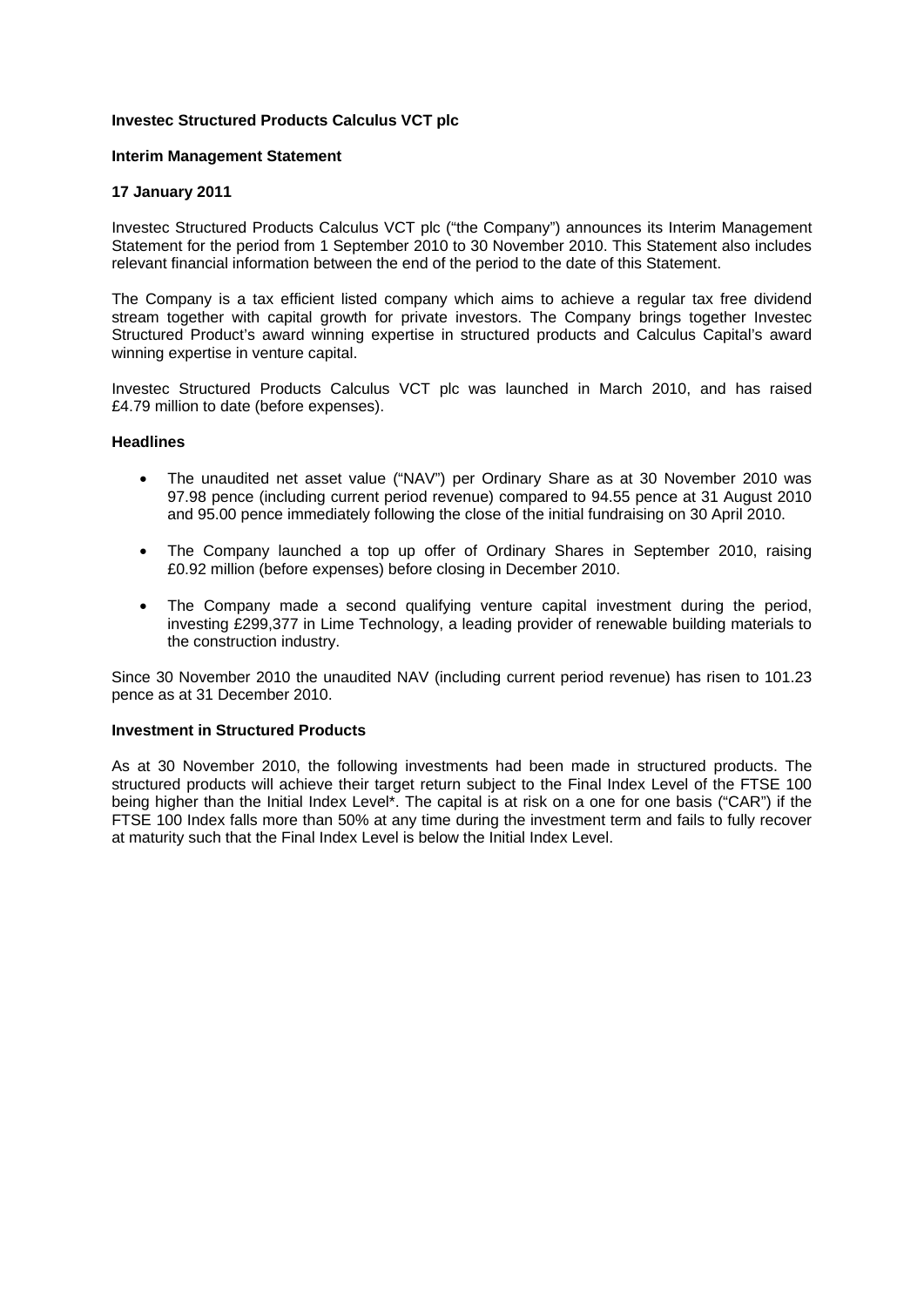| <b>Issuer</b>                                                                                                             | <b>Strike Date</b> | <b>FTSE</b><br>100<br><b>Initial</b><br><b>Index</b><br><b>Level</b> | No. of<br><b>Units</b> | <b>Unit</b><br><b>Purchase</b><br><b>Price</b> | <b>Maturity</b><br><b>Date</b> | Return/<br><b>Capital at</b><br><b>Risk (CAR)</b>                                        | % of<br><b>Investable</b><br><b>Application</b><br><b>Money</b> |
|---------------------------------------------------------------------------------------------------------------------------|--------------------|----------------------------------------------------------------------|------------------------|------------------------------------------------|--------------------------------|------------------------------------------------------------------------------------------|-----------------------------------------------------------------|
| The Royal Bank<br>of Scotland plc                                                                                         | 05/05/2010         | 5342                                                                 | 275,000                | £0.96                                          | 12/05/2015                     | 162.5% if<br><b>FTSE 100</b><br>higher*; CAR if<br>FTSE 100 falls<br>by more than<br>50% | 6.40%                                                           |
| <b>Investec Bank</b><br>plc                                                                                               | 14/05/2010         | 5263                                                                 | 500,000                | £0.9791                                        | 19/11/2015                     | 185% if FTSE<br>100 higher*;<br><b>CAR if FTSE</b><br>100 falls by<br>more than<br>50%   | 11.87%                                                          |
| <b>Santander</b><br><b>Global Banking</b><br>and Markets<br>(Abbey<br><b>National</b><br><b>Treasury</b><br>Services plc) | 25/05/2010         | 4941                                                                 | 350,000                | £0.9898                                        | 18/11/2015                     | 185% if FTSE<br>100 higher*;<br>CAR if FTSE<br>100 falls by<br>more than<br>50%          | 8.40%                                                           |
| <b>Nomura Bank</b><br><b>International</b><br>plc                                                                         | 28/05/2010         | 5188                                                                 | 350,000                | £0.98                                          | 20/02/2013                     | 137% if FTSE<br>100 higher*;<br><b>CAR if FTSE</b><br>100 falls by<br>more than<br>50%   | 8.32%                                                           |
| <b>Morgan Stanley</b>                                                                                                     | 10/06/2010         | 5133                                                                 | 500,000                | £1.00                                          | 17/12/2012                     | <b>134% if FTSE</b><br>100 higher*;<br><b>CAR if FTSE</b><br>100 falls by<br>more than   | 12.13%                                                          |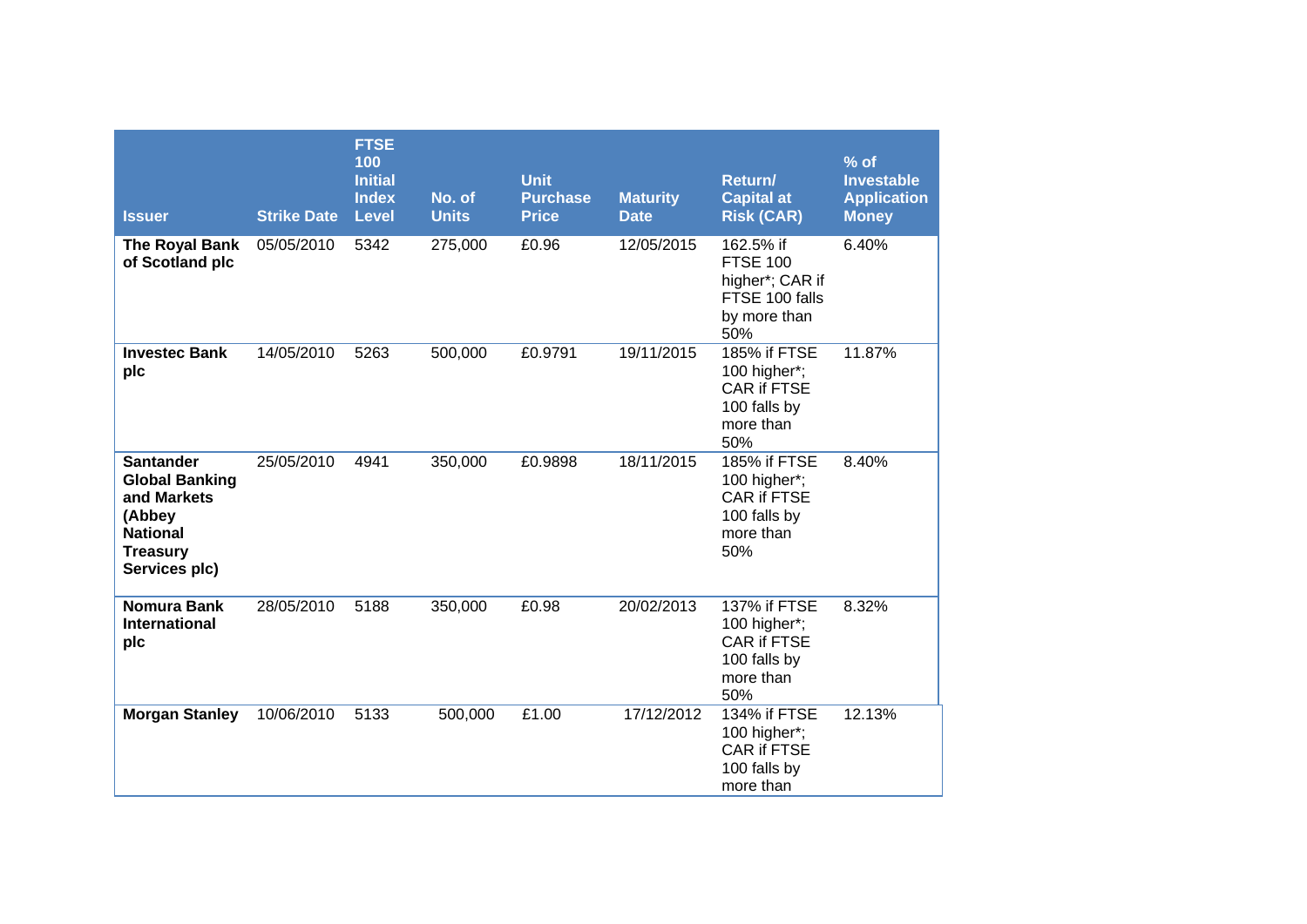|                      |            |      |         |       | 50%                                                                                                              |  |
|----------------------|------------|------|---------|-------|------------------------------------------------------------------------------------------------------------------|--|
| <b>HSBC Bank plc</b> | 01/07/2010 | 4806 | 500,000 | £1.00 | 06/07/2012<br>125.1% if<br>12.13%<br><b>FTSE 100</b><br>higher*; CAR if<br>FTSE 100 falls<br>by more than<br>50% |  |

\*The Final Index Level is calculated using 'averaging', meaning that the average of the closing levels of the FTSE 100 is taken on each Business Day over the last 2 – 6 months of the structured product plan term (the length of the averaging period differs for each plan).